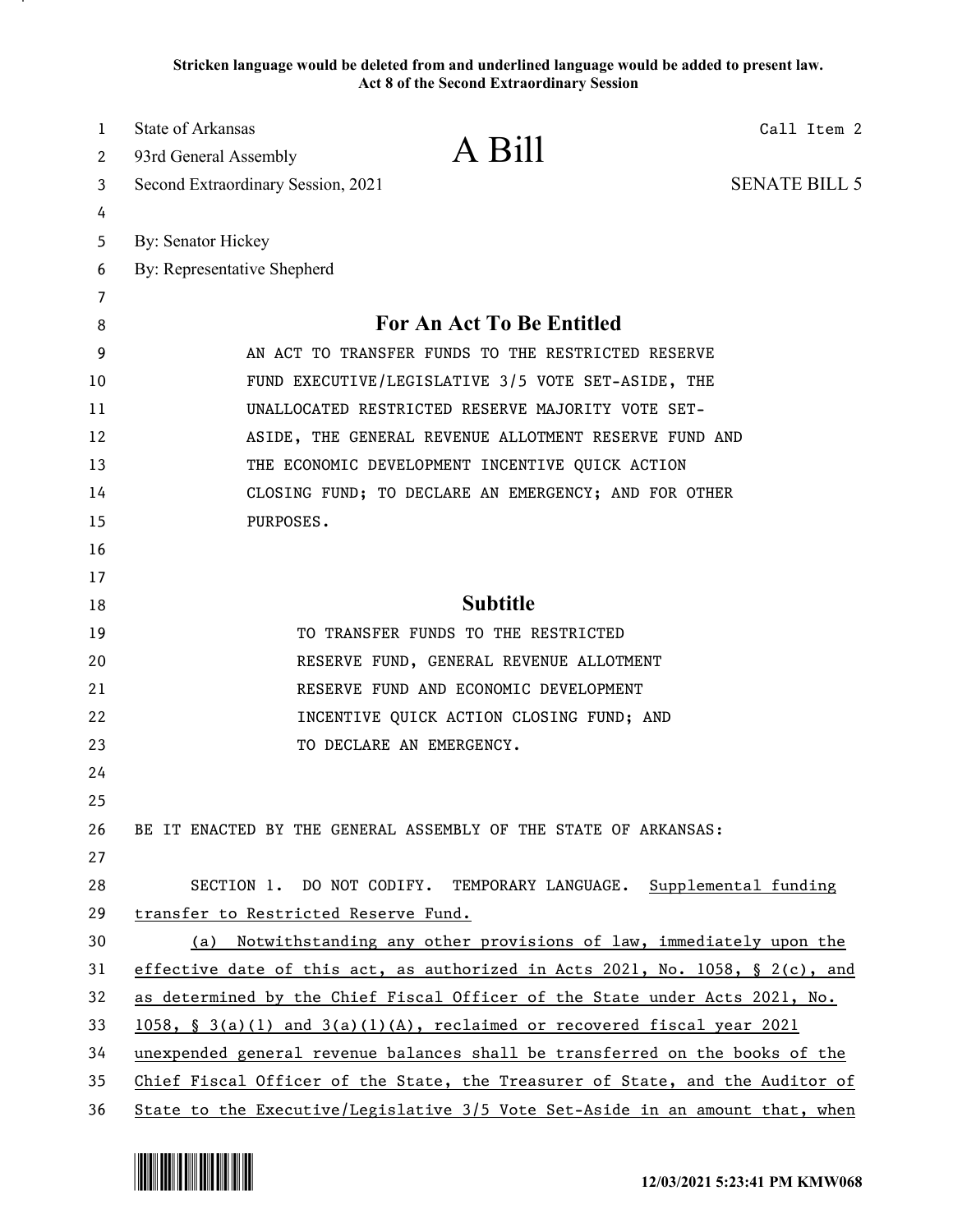| $\mathbf{1}$   | added to the existing fund balance in the Executive/Legislative 3/5 Vote Set-   |
|----------------|---------------------------------------------------------------------------------|
| $\mathbf{2}$   | Aside as of the date of this transfer, causes the total balance in the          |
| 3              | Executive/Legislative 3/5 Vote Set-Aside to equal fifty million dollars         |
| 4              | $($ \$50,000,000).                                                              |
| 5              | (b) After making the transfer described in subsection (a) of this               |
| 6              | section, all remaining funds from the reclaimed or recovered fiscal year 2021   |
| $\overline{7}$ | unexpended general revenue balances shall be transferred to the Unallocated     |
| 8              | Restricted Reserve Majority Vote Set-Aside, as authorized in Acts 2021, No.     |
| 9              | 1058, § 2(c), and as determined by the Chief Fiscal Officer of the State        |
| 10             | under Acts 2021, No. 1058, $\S$ 3(a)(2) and 3(a)(2)(A).                         |
| 11             | (c) The fund transfers in subsections (a) and (b) of this section are           |
| 12             | in addition to those funds previously authorized and shall be transferred out   |
| 13             | of the Executive/Legislative 3/5 Vote Set-Aside and the Unallocated             |
| 14             | Restricted Reserve Majority Vote Set-Aside as provided in Acts 2021, No.        |
| 15             | 1058.                                                                           |
| 16             |                                                                                 |
| 17             | SECTION 2. Arkansas Code § 19-6-486(d), concerning the Long Term                |
| 18             | Reserve Fund, is amended to add an additional subdivision to read as follows:   |
| 19             | $(3)(A)$ The Chief Fiscal Officer of the State may make a one-time              |
| 20             | transfer of up to fifty million dollars $(\$50,000,000)$ from the Long Term     |
| 21             | Reserve Fund or its successor fund or fund accounts to the General Revenue      |
| 22             | Allotment Reserve Fund before March 31, 2022.                                   |
| 23             | $(B)$ A transfer under subdivision $(d)(3)(A)$ of this section is not           |
| 24             | subject to the procedures established in subsection (e) of this section.        |
| 25             |                                                                                 |
| 26             | SECTION 3. TEMPORARY LANGUAGE. DO NOT CODIFY. ECONOMIC DEVELOPMENT              |
| 27             | ONE-TIME FUNDING TRANSFER. (a) Not withstanding any other provisions of $law$ , |
| 28             | the Chief Fiscal Officer of the State may transfer from time to time as funds   |
| 29             | are determined to be available by the Chief Fiscal Officer of the State, on     |
| 30             | his or her books and those of the State Treasurer and the Auditor of the        |
| 31             | State, a sum not to exceed fifty million dollars $(\$50,000,000)$ from the Long |
| 32             | Term Reserve Fund or its successor fund or fund accounts to the General         |
| 33             | Revenue Allotment Reserve Fund.                                                 |
| 34             | (b) Once the Chief Fiscal Officer of the State determines funding for the       |
| 35             | economic development investment incentives is needed, the Chief Fiscal          |
| 36             | Officer of the State may transfer on his or her books and those of the State    |